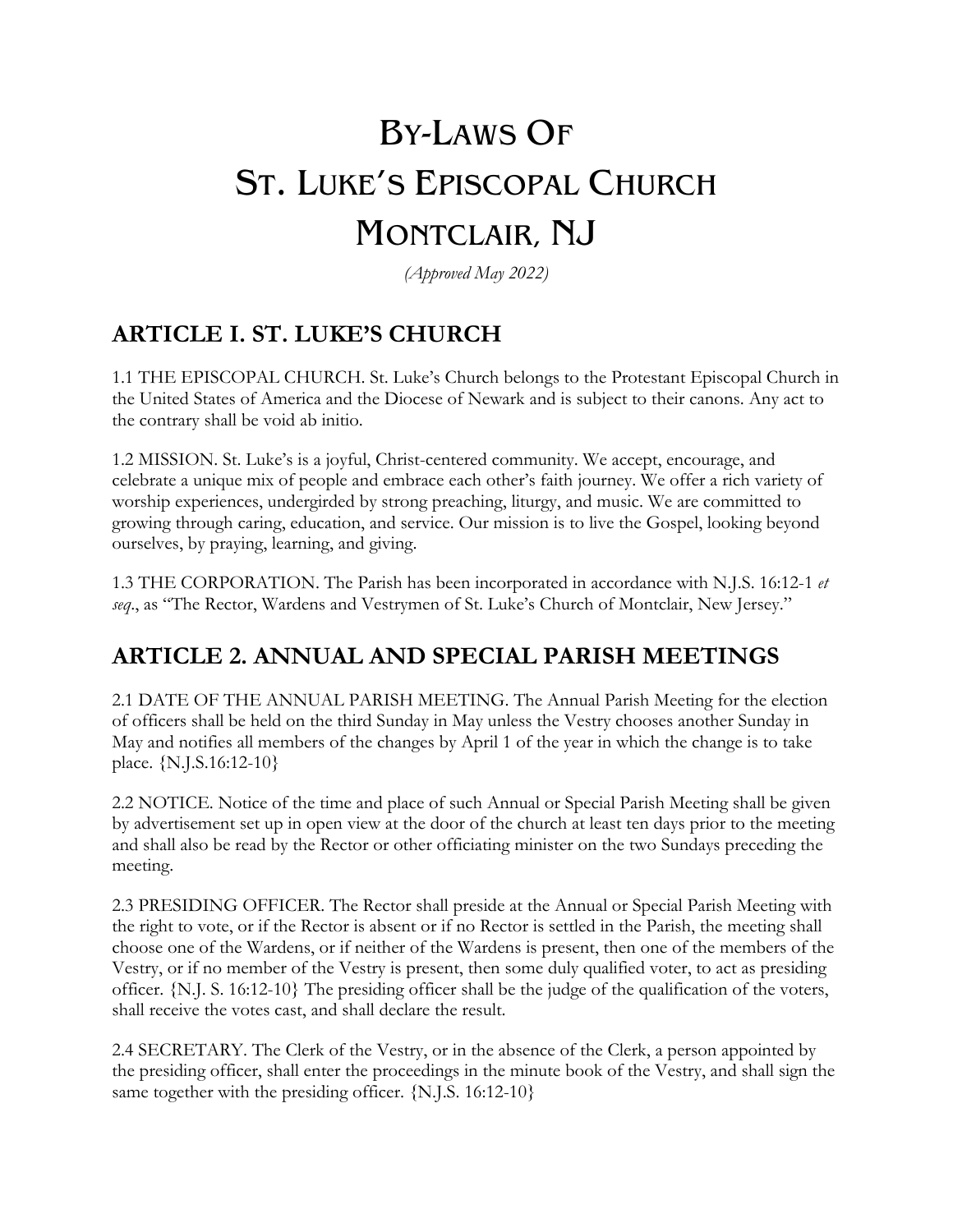2.5 RULES OF PROCEDURE. In all matters of parliamentary procedure not governed by canon or these By-Laws, Robert's Rules of Order Newly Revised shall govern.

2.6 QUALIFICATION OF VOTERS. The persons entitled to vote at any Parish Meeting shall be: [a] Baptized; [b] At least 16 years of age; [c] Of good moral character; [d] Adherents of the Protestant Episcopal Church; [e] in Regular attendance at the services of the Parish for six [6] calendar months before the meeting; [f] Regular contributors to the current expenses of the Parish for the last six months and have made a pledge for the current year. The records maintained by the Treasurer shall be sufficient evidence of contribution. {D. N. Can 9.5}. Contributions may be made individually or as a family unit.

2.7 QUORUM. A quorum shall be three qualified voting members. {N.J.S. 16:12-10}

2.8 NOMINATIONS. Not less than forty-five days prior to the Annual Parish Meeting, five appointments shall be made to the Nominating Committee as follows: [a] by the Vestry of a Warden and a non-retiring Vestry member and [b] by the Rector, or if there should be no Rector, by the Senior Warden, of a Chairperson and two other persons from the congregation.

Notice of the names of the members of the Nominating Committee shall be posted in a prominent place and mailed or emailed to every household in the Parish at least forty days prior to the Annual Meeting. As soon as practicable, the Chairperson shall call a meeting of the Nominating Committee and instruct it as to the offices for which nominations are to be made and as to the requirements for eligibility for the office. No later than twenty-one days prior to the Annual Parish Meeting, the Nominating Committee shall present to the Rector, or the Wardens if there is no Rector, a report of the names of the nominees. The Chairperson shall post a notice of nominees in a prominent place and mail or email it to every household in the Parish.

2.9 NOMINATIONS BY PETITION. Any six qualified voting members may nominate another qualified voting member for any office to be elected by providing a signed petition to the Clerk of the Vestry seven days prior to the Annual Parish Meeting. If the Clerk receives such nomination, [s]he shall immediately post the name of the person[s] on the bulletin board of the Parish House.

2.10 VOTING. Elections shall be by ballot, and the polls shall remain open for one half hour, and for such longer time as may be required to receive the ballots of the persons present and ready to vote. Proxy and Absentee ballots shall not be allowed. Elections shall be by a plurality of the votes cast.

2.11 SPECIAL PARISH MEETINGS. Special meetings of the Parish for any of the purposes provided in this article may be called by the Rector at any time, or if there be no Rector, by the Wardens, upon the same notice as prescribed for the Annual Parish Meeting. The notice shall specify the object for which the meeting is called, and no vote shall be taken upon any question not specified in the notice. Special meetings shall be conducted in the same manner as the meetings for the annual election, but the voting may be conducted on any question except the election of Wardens and Vestry. {N.J. S. 16:12-13}.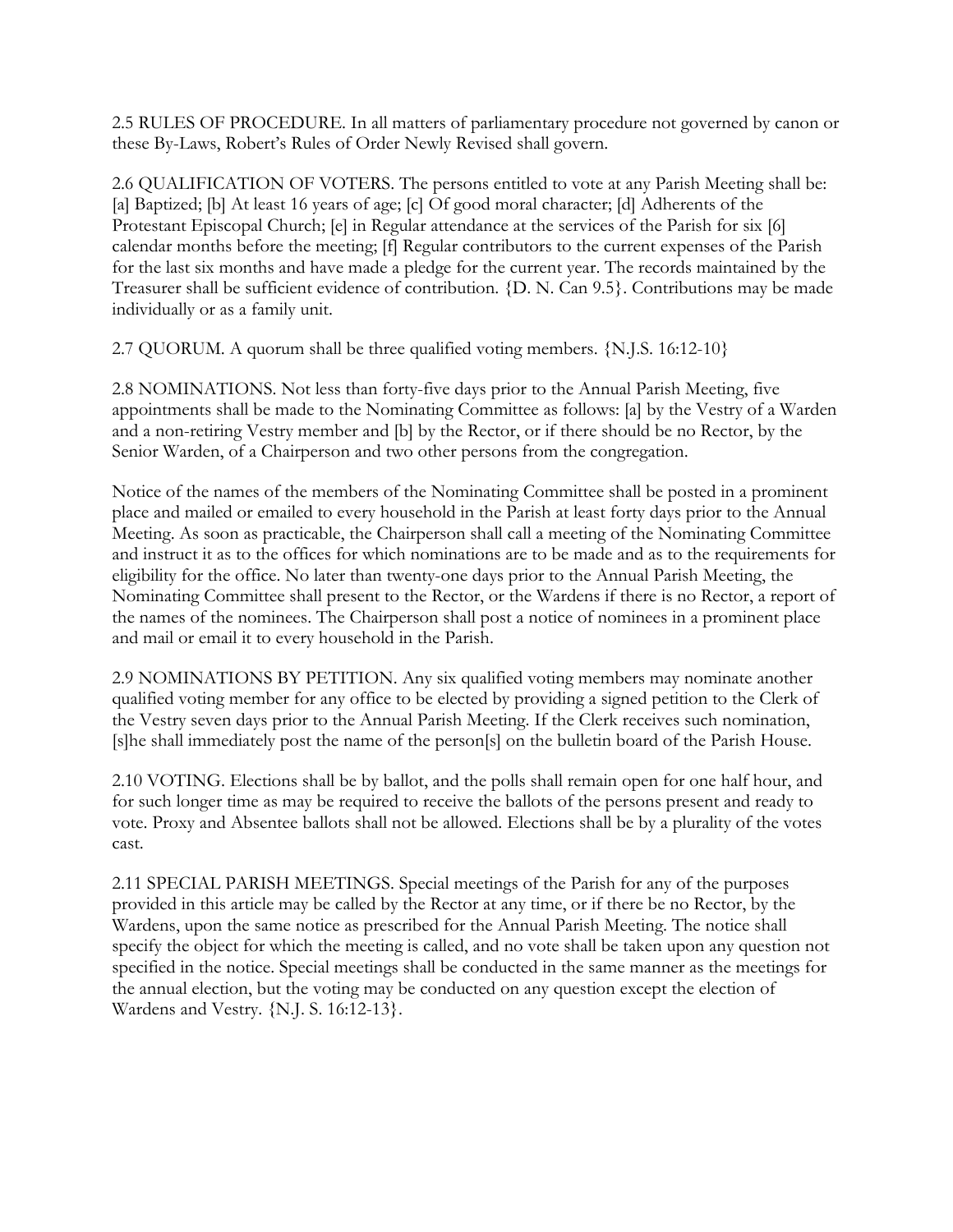# **ARTICLE 3. THE VESTRY**

3.1 NUMBER AND QUALIFICATIONS. There shall be two Wardens and 12 Vestry members ["the Vestry"] who will be elected by ballot from qualified voters at the Annual Parish Meeting, as follows. Candidates for the Vestry must be qualified voters. In addition to being qualified voters, candidates for Warden, Deputies, and Alternate Deputies to the Diocesan Convention must also be confirmed communicants in good standing. {ECUSA Can. 17.3}

3.2 TERMS OF OFFICE. At each Annual Parish Meeting, one Warden shall be elected for a term of two years, four Vestry members shall be elected each to serve for terms of three years, and three lay Deputies and three lay Alternate Deputies to the Diocesan Convention with terms of one year. To the extent necessary and appropriate, the Alternate Deputies to the Diocesan Convention may serve as Delegates to the District 5 Convocation, and the Deputies to the Diocesan Convention may serve as Alternate Delegates to the District 5 Convocation.

3.3 TIMING AND LIMITATIONS OF TERMS. [a] Wardens. The term of office of the Wardens shall be two years, running from the date of the Annual Parish Meeting at which they are elected, except in the case of filling a vacancy for the remainder of a term of office as provided for in Section 3.9. No person who has served two full consecutive terms is eligible for re-election as a Warden for a period of one year after the conclusion of the second term.

[b] Designation of Senior and Junior Warden. No person may serve as Senior Warden without having first served as Junior Warden, either in the immediately preceding term of office or prior thereto. The Warden whose current term of office commenced earlier in time shall be designated as the Senior Warden for the duration of that term of office, and the Warden whose current term of office commenced later in time shall be designated as the Junior Warden for the duration of that term of office. (In the event of filling a vacancy as provided for in Section 3.9, the "current term of office" as used in this subsection shall run from the date of the filling of such vacancy and not the election date of the person who vacated the office.) Provided, however, if a Warden is elected to two consecutive full terms of office, such Warden may serve as Senior Warden for no more than a total of two years during those terms, and the Junior Warden shall become Senior Warden when this two year limitation is reached. Provided further, if this limitation would result in a person elected as Warden being designated under this subsection as Senior Warden without previously having served as Junior Warden, then the Senior Warden shall continue to serve in that capacity until the newly elected Warden has served as Junior Warden for one year.

[c] Vestry. The term of office of a Vestry member shall be three years, running from the date of the Annual Parish Meeting at which they are elected, except in the case of filling a vacancy for the remainder of a term of office as provided for in Section 3.9. No person who has served two full consecutive terms is eligible for re-election as a Vestry member for a period of one year after the conclusion of the second term.

[d] Diocesan Convention Deputies and Alternate Deputies. The term of office of the Diocesan Convention Deputies and Alternate Deputies shall be one year, running from the first regular Diocesan Convention following the Annual Parish Meeting at which they are elected.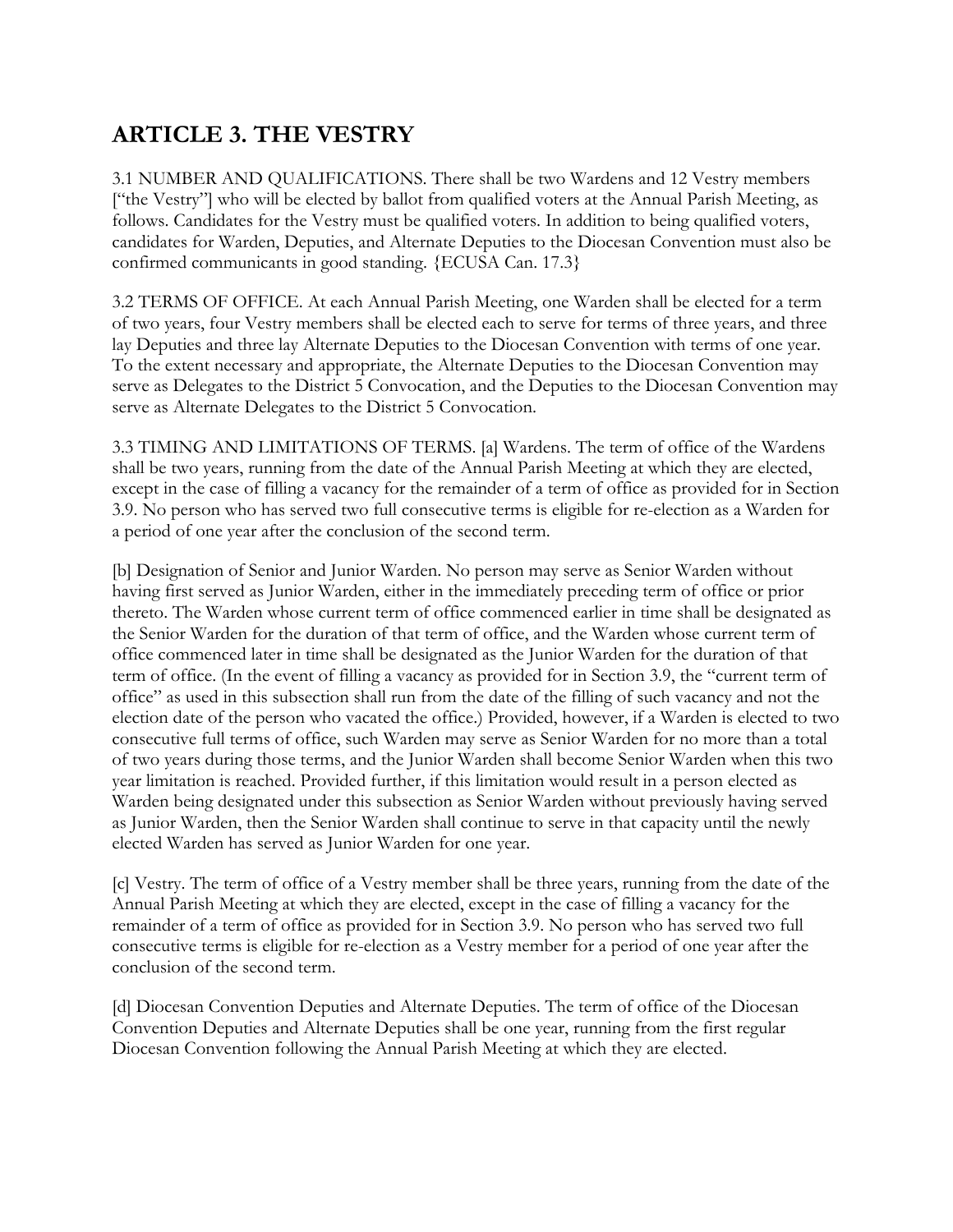3.4 MEETINGS AND NOTICES. Regular meetings of the Vestry shall be held for the transaction of the usual matters of Parish business, and special meetings may be held as necessary. Meetings of the Vestry shall be called on at least twenty-four hours notice by

[a] The Rector at any time;

[b] The Wardens, if there is no Rector or if the Rector is absent from the diocese for three calendar months, or is incapable of acting, or if the Rector has refused to call a meeting within one week of a request signed by a majority of the members of the Vestry; or

[c] A majority of the members of the Vestry, in case of the failure of the Wardens to call such meeting within one week after the receipt of such request. {N.J. S. 16:12-8}

Notice of any special Vestry meeting shall specify the object for which the meeting is called, and no vote shall be taken upon any question not specified in the notice. Special meetings shall be conducted in the same manner as a regular Vestry meeting.

3.5 PRESIDING OFFICER AND VOTES. The Rector is the presiding officer at all meetings of the Vestry. If there is no Rector, one of the Wardens selected by the Vestry shall so act. At each meeting of the Vestry, each Warden and Vestry member shall have one vote. {N.J.S.16: 12-6} If a Warden is chairing a meeting, [s]he may only vote in case of a tie.

3.6 QUORUM. The following constitutes a quorum: [a] The Rector and two-thirds of the Vestry members; or [b] The Rector, one of the Wardens, and a majority of the Vestry members; or [c] The Rector, both Wardens, and one less than a majority of the Vestry members; or [d] If the Rector is absent from the diocese or is incapable of acting for more than three calendar months, or if the meeting is called by the Rector and he or she is absent, or if the meeting is called by the Wardens or Vestry members and the Rector is absent, both Wardens and one less than a majority of the Vestry members or one Warden and a majority of the Vestry members.

3.7 ACTION BY CONFERENCE TELEPHONE. Any member of the Vestry or any committee of the Vestry may participate in a meeting of the Vestry or committee by means of a conference telephone or similar equipment that allows all persons participating in the meeting to hear each other at the same time if such equipment is available. Participation by such means shall constitute presence in person at such a meeting.

3.8 ACTION BY WRITTEN CONSENT. Any action of the Vestry or committee of the Vestry may be taken without a meeting if the Rector and all members of the Vestry or the committee consent in writing to the adoption of a resolution authorizing the action. These resolutions and written consents shall be filed with the minutes of the Vestry or committee. {N.J. S. 16:12-9}

3.9 VACANCIES. Should a vacancy occur in the office of Warden or Vestry member caused by the death, resignation, removal, incapacity, or refusal or neglect for six months of duty of any duly elected Warden or Vestry member, the Vestry may, by majority vote in the case of a Warden, fill the vacancy by the election of a Vestry member to serve, or in the case of a Vestry member, fill the vacancy by the election of a suitable person to serve, until a successor is elected by the next Annual Parish Meeting for the remainder of the term of office. {N.J.S. 16:12-12}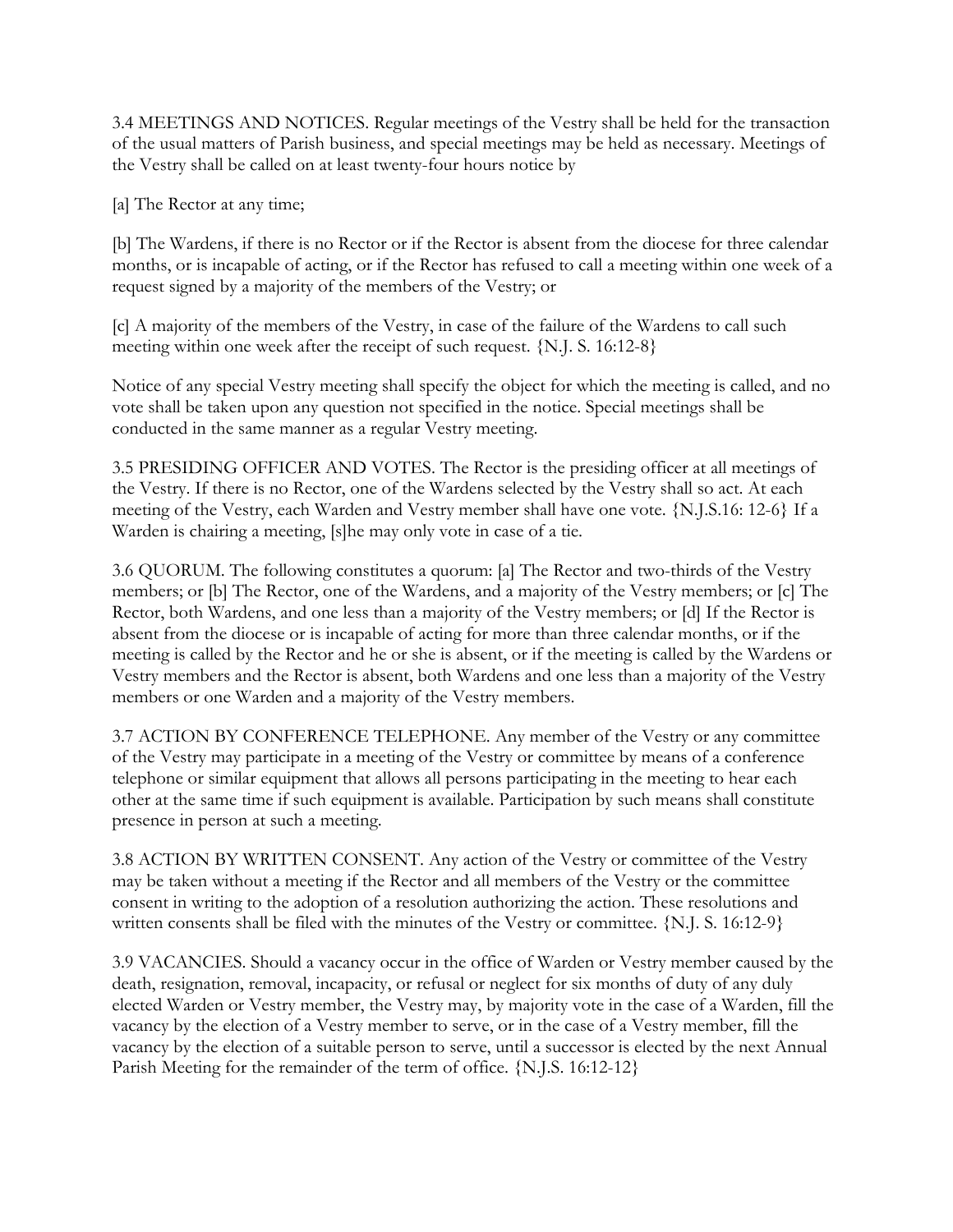3.10 RECTOR'S ABSENCE. If there is a Rector called to or settled in the Parish, no action shall be taken in the Rector's absence relating to or affecting the personal or exclusive rights of the Rector, or the alienation of the capital or principal of any investments held by the Corporation, or the sale of its real estate, or the encumbrance thereof, except as may be necessary for ordinary repairs.

3.11 YOUTH REPRESENTATIVE. The Vestry may elect a youth representative to the Vestry who will attend Vestry meetings. The youth representative may participate in discussions but shall not have a vote on any Vestry matter. The term of service will be one year. The representative will serve at the will of the Vestry. Nothing in this By-Law will prohibit a teen-aged qualified voter from running for and being elected as a Vestry member with full voting rights.

#### 3.12 FINANCIAL OBLIGATIONS.

[a] Generally. No obligation shall be contracted for the Corporation, nor commitments of any kind made on its behalf, nor disbursements made involving any expenditure, unless authorized by the Vestry in an approved budget or otherwise.

[b] Expenses of \$5,000 or less. Authorization for the payment of, or execution of a contract for, purchases of goods or services available at retail with a value of \$5,000 or less shall be by the Rector or a Warden, and the Treasurer or Assistant Treasurer is authorized to cause the disbursement of funds in accordance with such authorization. Authorization for the payment of, or execution of a contract for, purchases of goods or services not available at retail with a value of \$5,000 or less shall be by the Rector and a Warden acting jointly, or in the absence of the Rector by both Wardens acting jointly, and the Treasurer or Assistant Treasurer is authorized to cause the disbursement of funds in accordance with such authorization.

[c] Vestry approval for expenses exceeding \$5,000 or contracts of one year or more. No obligation shall be contracted for the Corporation, nor commitments of any kind made on its behalf, nor disbursements made involving an expenditure exceeding \$5,000 and/or a commitment term of one year or more, until the proposal is reviewed by the appropriate Vestry/church committee - which will also include a determination as to whether an attorney review is necessary - and then, upon affirmative committee review, be brought to the Vestry for approval.

[d] Multiple Bids Required. No proposal for the procurement of goods or services with a value exceeding \$5,000 will be approved unless at least three valid bids have been received and evaluated to determine which bid best meets the needs of the Parish.

[e] Expenses exceeding \$5,000. If approved by the Vestry, authorization for the payment of, or execution of a contract for, purchases of goods or services with a value exceeding \$5,000 shall be by the Rector and a Warden acting jointly, or in the absence of the Rector by both Wardens acting jointly, and the Treasurer or Assistant Treasurer is authorized to cause the disbursement of funds in accordance with such authorization.

[f] Capital Campaigns. The Vestry may from time to time adopt alternative and superseding procedures applicable to any capital campaign.

3.13 REAL PROPERTY. No Parish-owned real property shall be sold or encumbered without the prior written consent of the Bishop and Standing Committee of the Diocese of Newark. The Parish shall not enter into a lease of Parish-owned real property without the prior written consent of the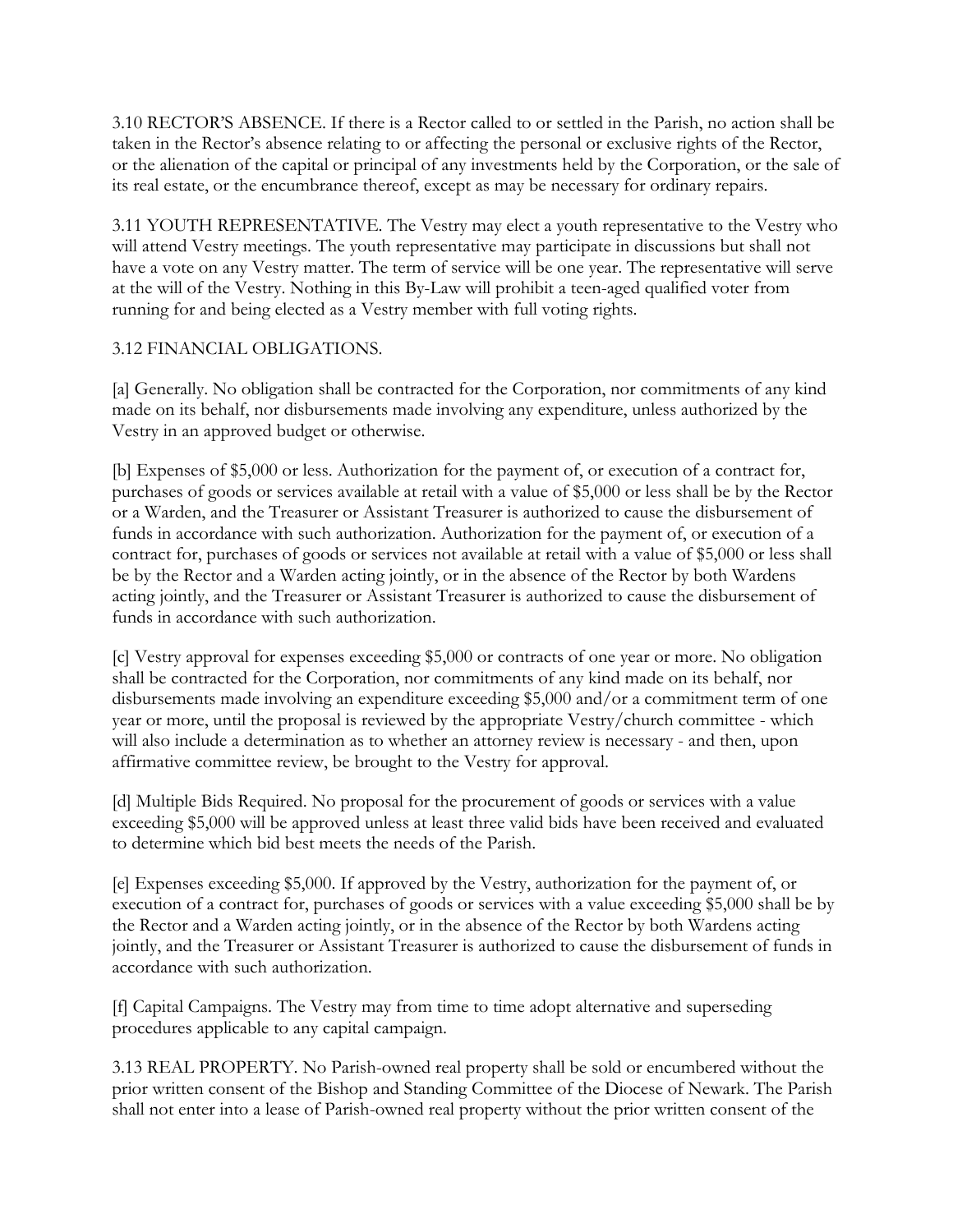Bishop and Standing Committee if the term of such lease exceeds one year in duration, or if the lease obligates the Parish to extend or renew the tenancy beyond one year. No Parish-owned real property shall be leased for residential purposes without the prior written consent of the Bishop and Standing Committee, regardless of the extent of such use and the duration of such lease, except that no such consent shall be required for the occupancy of Parish-owned property by clergy or lay employee[s] of the Parish.

3.14 INVESTMENTS. Subject to the limitations and conditions contained in any gift, devise, or bequest, the Vestry may invest the funds of the Corporation in such securities, investments, or other property, real or personal, as it shall deem advisable, without being restricted to those classes of securities that are lawful for the investment of trust funds under the laws of the State of New Jersey. The Vestry may delegate this investment authority to the Finance Committee as described in the Investment Policy.

3.15 PLEDGE TO THE DIOCESE OF NEWARK. The Parish shall make an annual financial pledge to the unified budget of the Diocese of Newark. The Parish's written pledge, made in accordance with the approved system of diocesan giving, shall be submitted to the Finance Officer of the Diocese of Newark by December 1 of each year.

3.16 REMOVAL. A member of the Vestry, other than the Rector, may be removed at any time for due cause by the votes of a two-thirds majority of the entire Vestry, provided notice of the proposed removal and the reasons for the same shall have been given to the said Vestry member at least 21 days in advance of the meeting.

Grounds for removal shall include, without limitation, conduct in violation of the Canons of the Episcopal Church or the Constitution and Canons of the Diocese of Newark or otherwise detrimental to the mission and best interests of the congregation; failure to disclose and, if appropriate, abstain from Vestry deliberations and determinations by reason of conflict of interest; neglect of duties by reason of excessive absence; breach of confidentiality with respect to matters discussed or acted upon by the Vestry in a duly convened executive session; ineligibility for office; failure to support the congregation by regular pledging or failure to honor the pledge once made, in either case without excuse or good cause shown; disability; failure to attend with reasonable diligence to his or her duties as a Vestry member; failure to attend divine services with reasonable frequency and otherwise participate in the corporate life of the congregation, in either case without excuse or good cause shown.

### **ARTICLE 4. CLERK, TREASURER AND OTHER OFFICERS**

4.1 ELECTION OF THE CLERK. At the first Vestry meeting after each Annual Meeting, a Clerk, who shall be a member of the Vestry, shall be elected.

4.2 DUTIES OF THE CLERK. The Clerk shall keep a record of the proceedings of the Vestry, shall attest to the minutes and all corporate acts, and shall sign, in the name of the Corporation such contracts, certificates, letters, communications, and other documents and instruments as [s]he is directed by the Vestry to do.

4.3 ELECTION OF THE TREASURER. A Treasurer, and if required, an Assistant Treasurer, shall be elected at the first Vestry meeting after the Annual Meeting. The Treasurer need not be member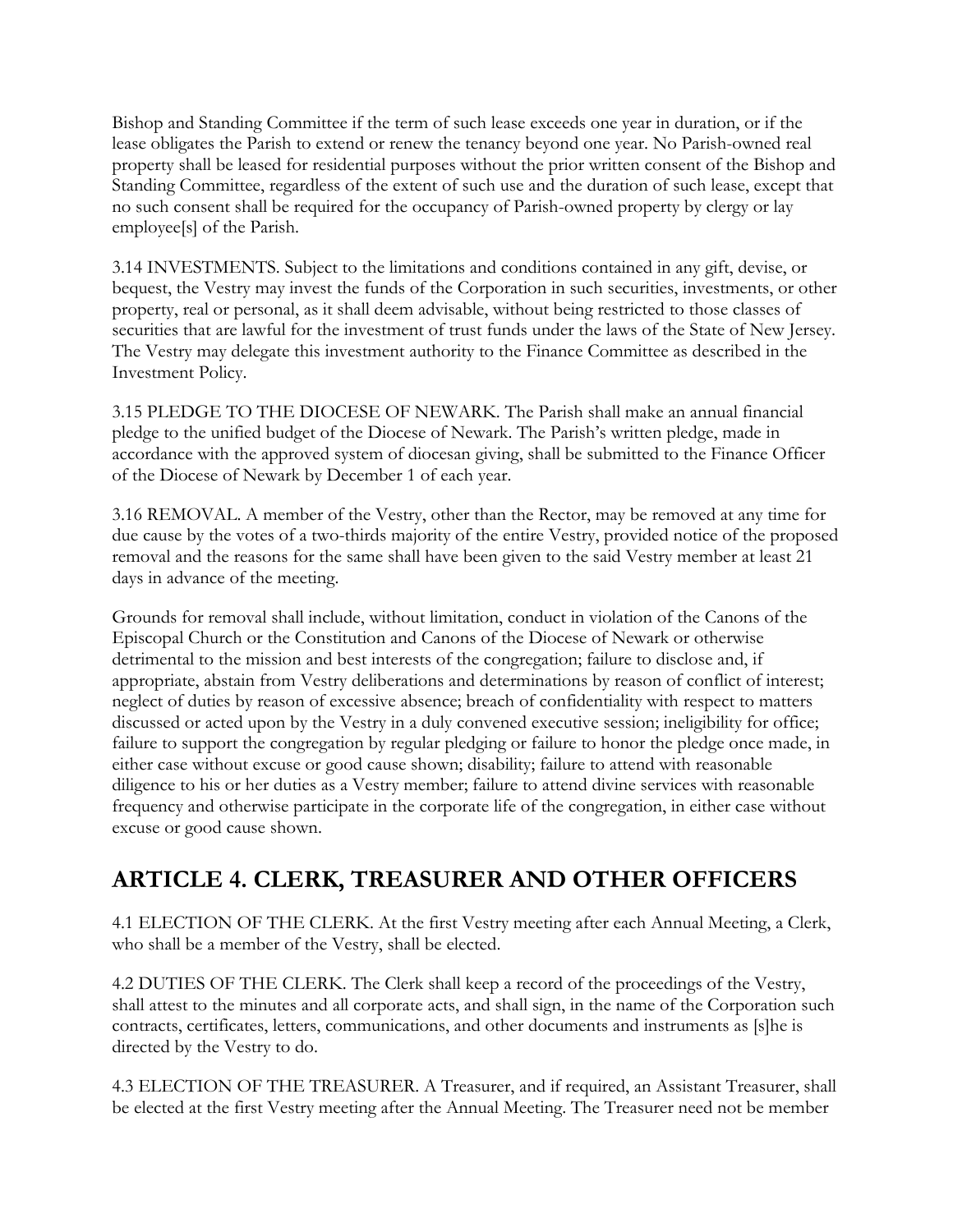of the Vestry, but if not a member shall have a voice but no vote at Vestry meetings. No Treasurer may serve for more than seven consecutive terms.

4.4 DUTIES OF THE TREASURER. [a] GENERAL. The Treasurer shall be the custodian of all funds of the Parish. The Treasurer shall deposit these funds in the name of the Parish in a bank, trust company, or other depository, which the Vestry shall from time to time designate. Except as otherwise provided in these By-Laws, the Treasurer and the two Wardens are authorized to sign checks and drafts in connection with both the receipt and payment of money, and on the order of the Vestry shall sign or countersign promissory notes, legal instruments, or other papers. For payments in excess of \$5,000, two signatures are required. The Treasurer shall be responsible for ensuring that funds are held in trust, including officer liability insurance and other insurance as from time to time may be reasonably required, all pursuant to the direction of and in the amounts fixed by the Vestry. [b] REPORTS. At each meeting of the Vestry, and at other times if requested, the Treasurer shall present a written statement of all funds received and spent and such other data as may be deemed pertinent to the current financial condition of the Corporation. At the end of each calendar year, the Treasurer shall prepare an annual report and present the same at the next Annual Parish Meeting.

4.5 OTHER OFFICERS. The Vestry may appoint other officers as it deems necessary and appropriate to the needs of the Parish, with such duties as the Vestry directs. This shall include, but not be limited to, appointing either or both Wardens as assistant or acting secretaries for the purposes of interacting with financial institutions. All of these officers shall serve at the discretion of the Vestry.

4.6 DIRECTORS' AND OPERATORS' INSURANCE. The Parish shall maintain Directors' and Operators' (D&O) liability insurance for all officers.

4.7 AUDIT. An independent Certified Public Accountant, independent Licensed Public Accountant, or an audit committee authorized by the Finance Committee, Department of Finance, or other appropriate diocesan authority shall audit all accounts of the Parish annually. All audit reports are to be filed with the Bishop of Newark. {ECUSA Can. 7.1.1 ff}

# **ARTICLE 5. COMMITTEES**

5.1 STANDING COMMITTEES. The Vestry shall be responsible for establishing the following standing committees: Christian Education, Outreach, Stewardship, Worship, Toni's Kitchen, and those not further defined in Article 5.5.

5.2 EXECUTIVE COMMITTEE. The Executive Committee, consisting of the Rector, Wardens, Clerk, and Treasurer, shall meet and act in the place of the Vestry as the Vestry may duly appoint it to do so, subject to the authority of the Rector and Vestry.

5.3 FINANCE COMMITTEE. The Finance Committee shall meet regularly to review Parish finances and budgets and prepare an annual budget for presentation to and approval of the Vestry by the regularly scheduled December Vestry meeting. The Committee shall be composed of a minimum of three qualified voting members plus the Treasurer.

5.4 AUDIT COMMITTEE. The Audit Committee shall consist of three members of the Parish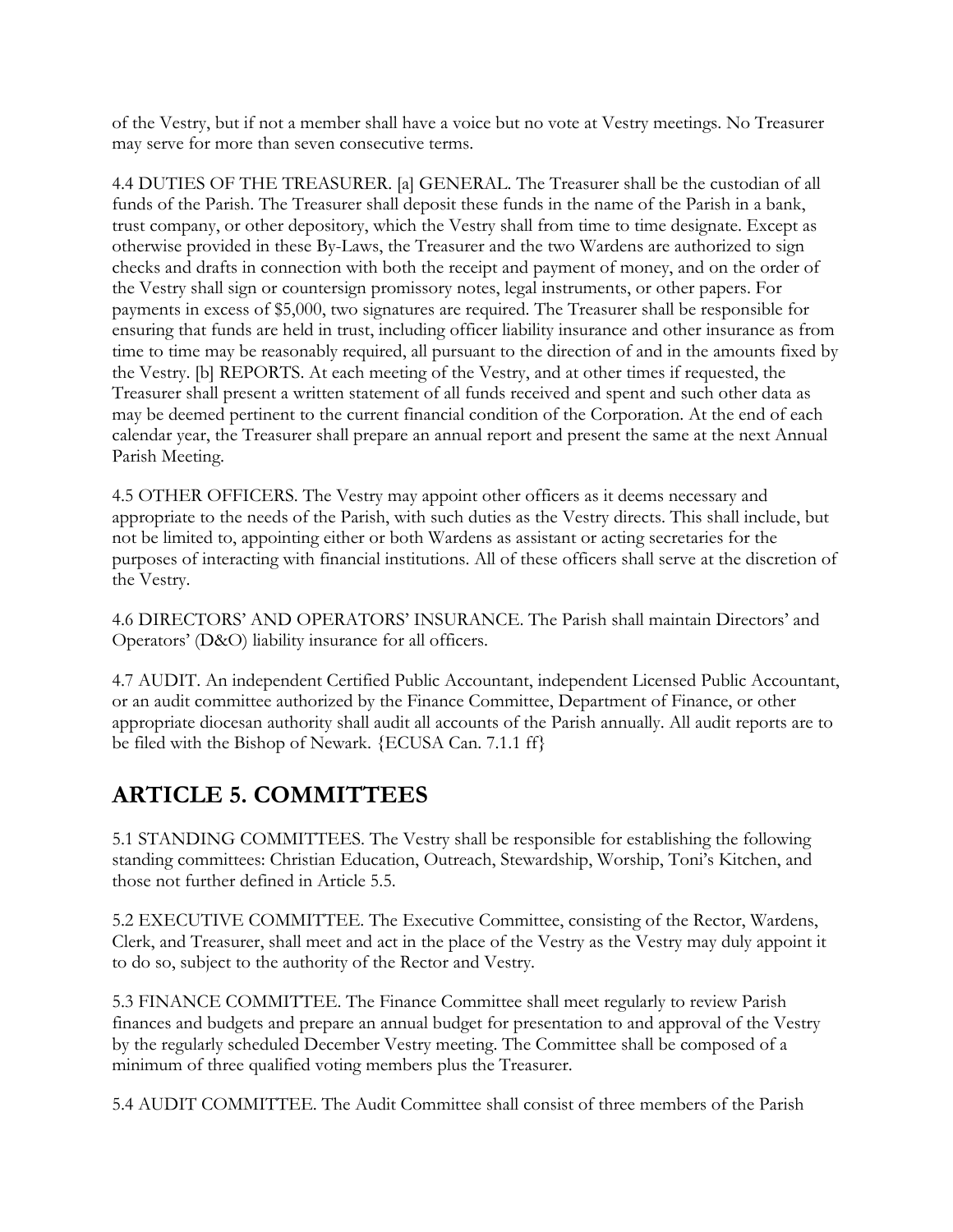appointed by the Rector, the Wardens, and Vestry. It shall be responsible for overseeing [if done by an independent Certified Public Account] or conducting the annual audit.

5.5 AD HOC COMMITTEES. The Vestry may from time to time create and charge committees to undertake specific tasks in the governance of the Parish. The Rector, Wardens, and Vestry shall appoint committee members. Each committee shall be dissolved upon completion of its work.

# **ARTICLE 6. THE ST. LUKE'S FOUNDATION AND MEMORIAL TRUST**

6.1 THE ST. LUKE'S FOUNDATION. The Treasurer shall maintain a separate accounting in the financial statements of the Corporation, titled "St. Luke's Foundation", to record all gifts and bequests designated for the repair, upkeep, or reconstruction of any Parish real estate, including fixtures and appurtenances, except for those funds designated special funds or dedicated campaign funds. This accounting shall include all investment returns and distributions related to these gifts and bequests ("Foundation Fund Balance").

6.2 FOUNDATION COMMITTEE. The Foundation shall be administered by a Committee of five members, of whom two shall be elected by a Parish Meeting to serve for three-year terms, a chair who shall serve at the Vestry's pleasure, the Treasurer, and the Senior Warden. The Committee shall keep a record of its actions and a quorum for any action taken shall consist of no less than a majority of the Committee.

6.3 FOUNDATION DISTRIBUTIONS. The Foundation Committee may choose to release up to one-half of the income earned in each year, but none of the principal, to the Vestry for nonrecurring items of repair, upkeep, or reconstruction of Parish buildings that have an aggregate cost of at least \$2,000.

6.4 SPECIAL FOUNDATION DISTRIBUTION. At any time the Foundation has accumulated over \$150,000 of principal and income earned, a duly constituted Parish Meeting may, by a vote of the greater of two-thirds of the votes cast or thirty votes, distribute not more than 50% of the existing principal balance of the Foundation for the purposes listed in the previous paragraph, provided that timely written notice was first mailed to all Communicant Members stating any action to be taken, the reason for the action, and incorporating this paragraph or any subsequent amendments.

6.5 THE MEMORIAL TRUST. The Treasurer shall maintain a separate accounting in the financial statements of the Corporation titled "Memorial Trust", to record all gifts and bequests designated for the support of community, social ministry, or outreach programs. This accounting shall include all investment returns and distributions related to these gifts and bequests ("Memorial Trust Fund Balance").

6.6 MEMORIAL COMMITTEE. The Memorial Trust shall be administered by a Committee of five members, of whom two shall be elected by a Parish Meeting to serve for three-year terms, a chair who shall serve at the Vestry's pleasure, the Treasurer, and the Senior Warden. The Committee shall keep a record of its actions and a quorum for any action taken shall consist of no less than a majority of the Committee.